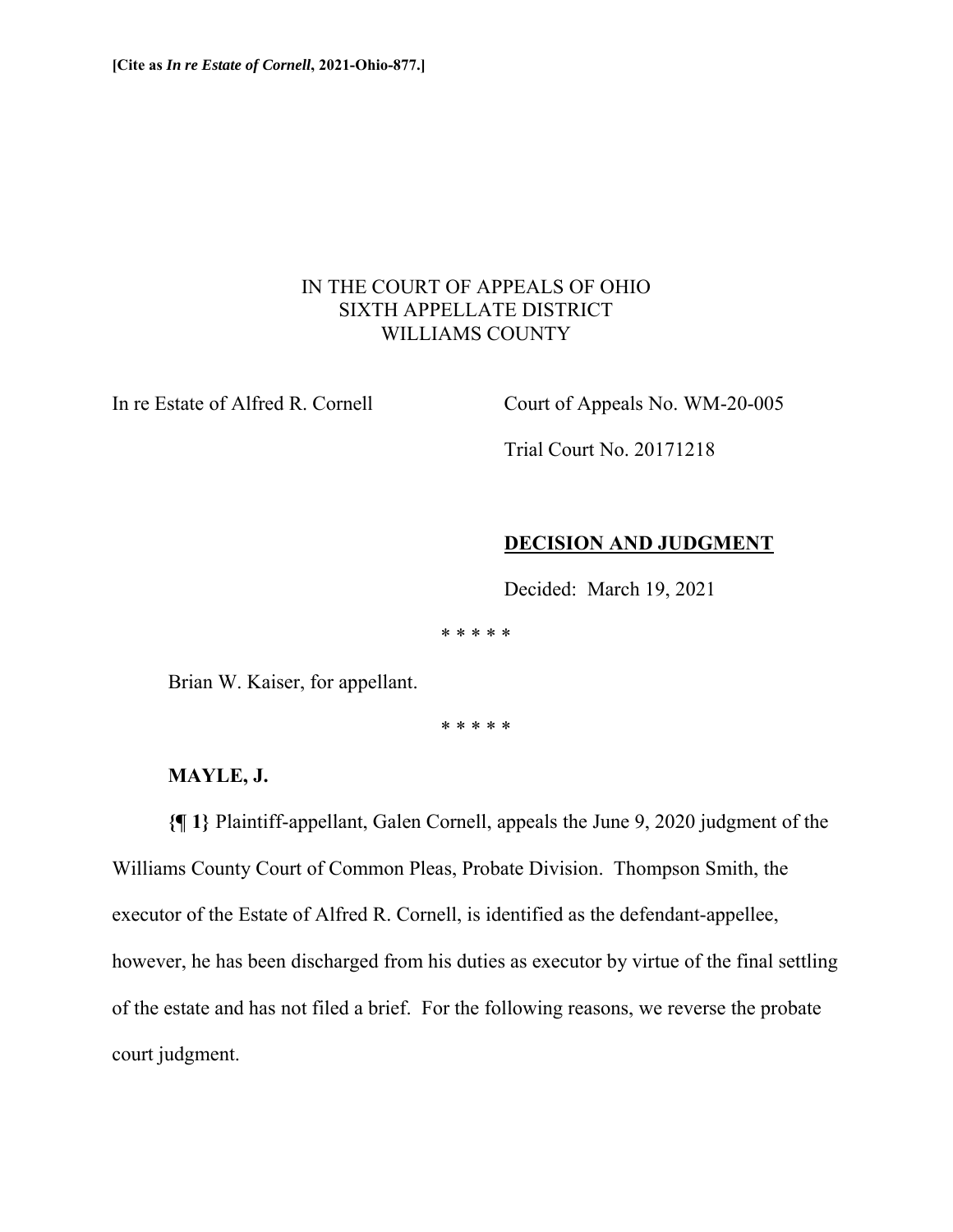#### **I. Background**

**{¶ 2}** Alfred R. Cornell died on August 6, 2017. He was survived by his spouse, Maxine Cornell, and two adult children, Galen Cornell and Marcia Cornell. Maxine died on December 26, 2018. Maxine was not the natural or adoptive mother of Galen or Marcia.

**{¶ 3}** On September 14, 2017, Thompson Smith ("Smith"), represented by Michael Spangler, filed an application to probate Cornell's will dated February 6, 2001 ("the 2001 will"). The 2001 will designated Galen and John Martin Smith co-executors of the will, but provided that if John Martin Smith could not act, Thompson Smith would serve as co-executor in his place. Along with his application to probate Cornell's will, Smith applied for authority to administer the estate and moved for an order finding Galen unsuitable to serve as co-executor. The motion alleged that Galen had misappropriated funds from Cornell while acting as attorney-in-fact and trustee of the Alfred Cornell Revocable Trust ("Cornell's trust").

**{¶ 4}** On September 20, 2017, Galen filed an application to probate a more recent will—one dated December 12, 2015 ("the 2015 will")—and for authority to administer the estate. On November 28, 2017, the trial court issued a judgment admitting the 2015 will to probate and appointing Galen executor. Attorney Brian Kaiser represented Galen.

**{¶ 5}** On December 11, 2017, Spangler entered an appearance on behalf of David Newcomer and Jason Payne, successor co-trustees of Cornell's trust. They moved the court for an order requiring Galen to preserve all assets of the estate, including shares of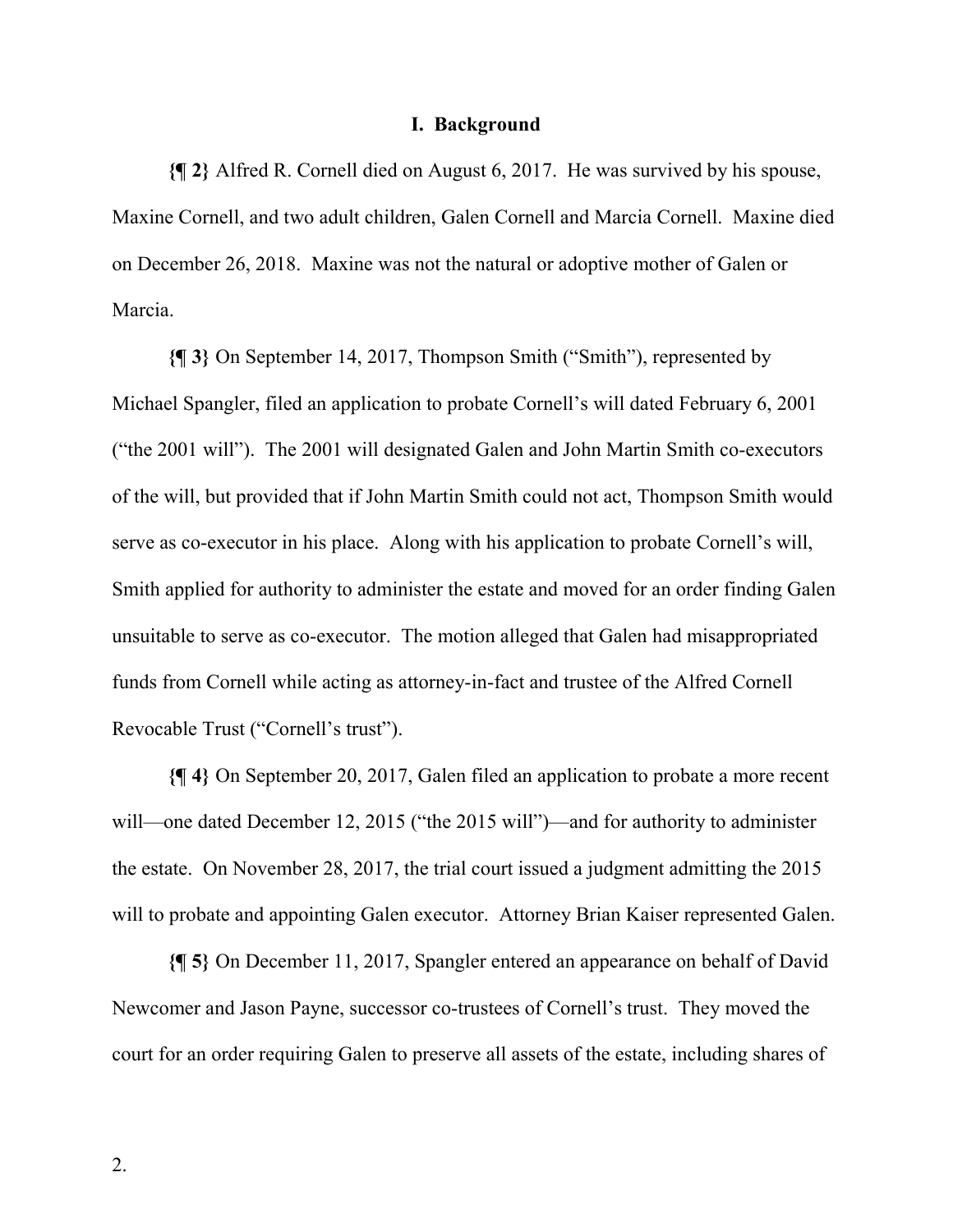Edon Bancorp stock, and prohibiting Galen from removing, transferring, or disposing of any estate asset, including the Edon Bancorp stock. The parties entered a consent judgment to this effect on December 18, 2017.

**{¶ 6}** On April 23, 2018, the parties entered a stipulated order of inventory, identifying and inventorying items of personal property that belonged to Cornell. A consent judgment entry was filed the same day, under which the parties agreed that (1) a dividend check from Edon State Bank payable to Cornell in the amount of \$6,656,68 would be negotiated and held in trust by Spangler's law firm; (2) Galen would sign certain tax forms and returns on behalf of Cornell; and (3) disbursements would be made from Spangler's law firm's trust account to the IRS for \$2,742 for a 2017 tax liability, and to the law firm for \$355 for tax preparation fees.

**{¶ 7}** On August 13, 2018, a judgment was entered permitting Galen to remove certain personal property from real estate owned by the trust—these items are the same items identified in the April 23, 2018 stipulated order of inventory.

**{¶ 8}** Galen filed a schedule of assets on October 2, 2018, that included Edon Bancorp stock valued at \$179,760, a dividend check from Eden Bancorp of \$6,656.68, and a social security death benefit of \$255. The property identified in this schedule formed the basis for an inventory and appraisal filed with the court that same day, listing the estate's tangible personal property at \$186,671.68. The probate court approved the inventory without an appraisal on November 9, 2018.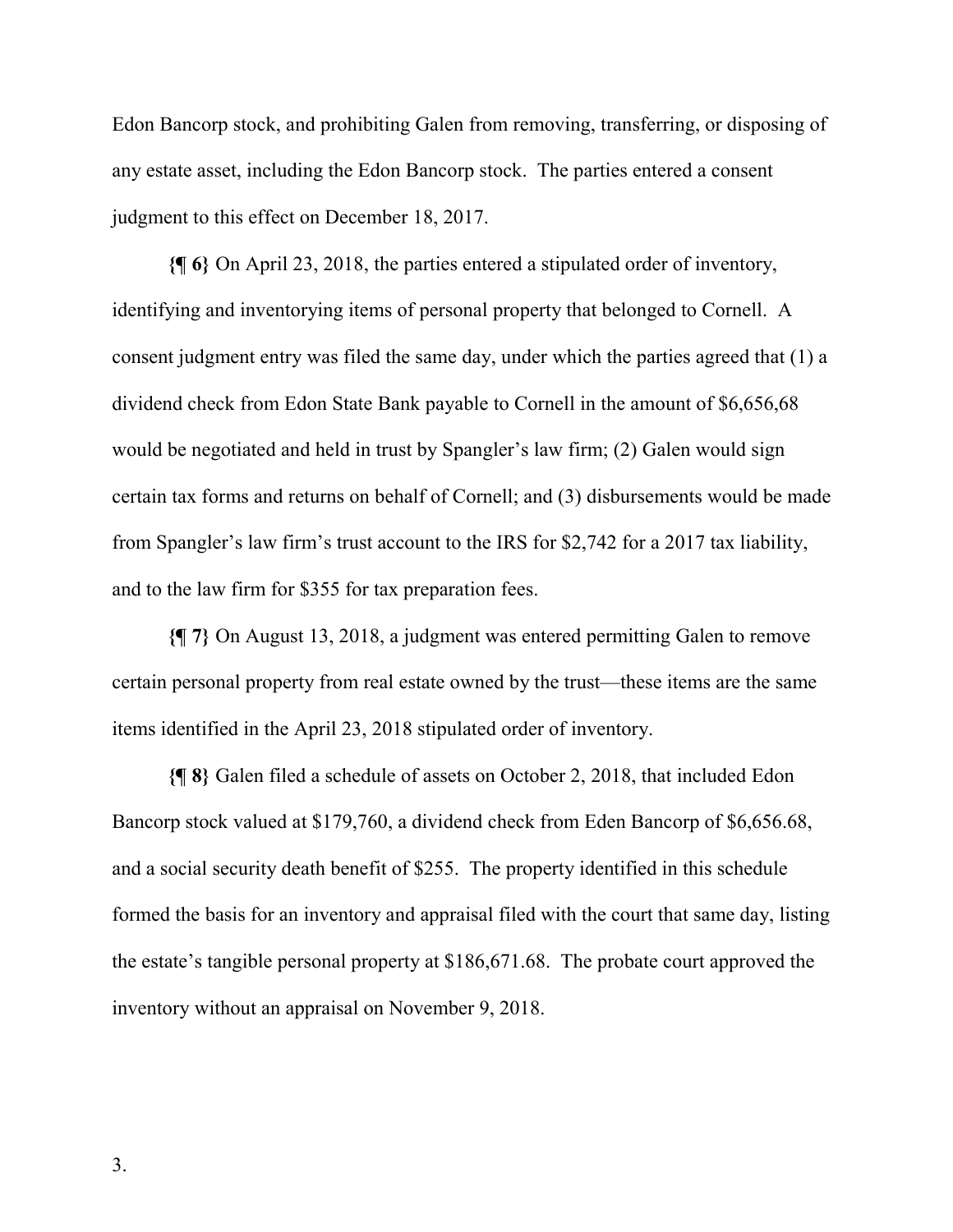**{¶ 9}** On February 25, 2019, following a will contest initiated by Cornell's trust, the parties entered a consent entry of dismissal (1) declaring that the 2015 will is invalid on the grounds of incompetence or undue influence; (2) terminating the administration of the 2015 will and the court's previous appointment of Galen as administrator; (3) discharging Galen as the personal representative of Cornell's estate; (4) taxing the costs of the action to contest the validity of the 2015 will to the estate and clarifying that the estate would be administered under the terms of the 2001 will; (5) holding each party to the will contest responsible for payment of his own attorney fees; (6) agreeing to set for hearing Smith's application for authority to administer the estate; and (7) waiving Galen's right to be appointed personal representative of the 2001 will.

**{¶ 10}** Smith was appointed executor of the estate on March 21, 2019. He filed a schedule of assets and inventory and appraisal on August 7, 2019. Included in the schedule of assets was intangible personal property totaling \$199,402.13 and non-probate real estate with a total appraised value of \$1,320,000. The court approved the inventory without appraisal on September 11, 2019. On October 22, 2019, Spangler applied for counsel fees of \$19,663.04, and Smith applied for executor fees of \$20,182.06. The court approved those requests. Smith also filed a statement in lieu of and for an account, which the trial court accepted that same day. It entered a judgment entry statement in lieu of and for a final account, dispensing with the filing of a final account and discharging Smith as executor of the estate.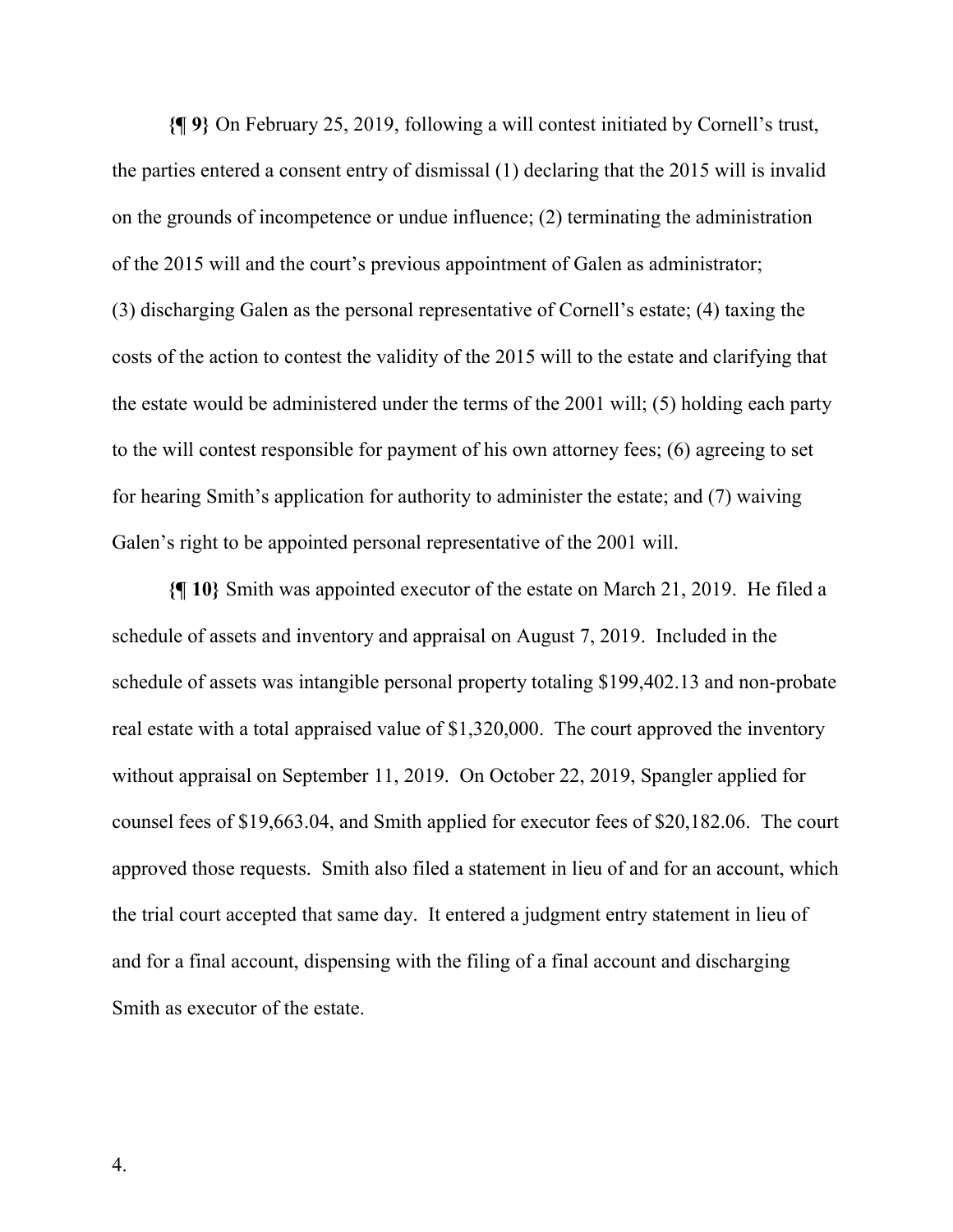**{¶ 11}** On February 19, 2020, Kaiser filed a "motion to reopen the estate and consider administrative claim," requesting payment of his attorney fees and costs incurred in administering the estate, totaling \$6,305.80. Kaiser had requested payment of those fees via correspondence to Smith dated May 15, 2019; a handwritten note on that letter indicates that he mailed the letter requesting payment of his fees on June 11, 2019. Spangler denied Kaiser's request for fees in correspondence dated October 29, 2019. That letter set forth several reasons for denying Kaiser's request for fees: (1) he failed to present the claim to the estate within six months of Cornell's death as required by statute, (2) the initial estate proceedings were "without merit," (3) Galen had his owns funds from which to pay his attorney, and (4) Cornell's trust had incurred significant legal expenses to prosecute the will contest proceedings.

**{¶ 12}** Galen also filed a motion on February 19, 2020, requesting "review and correction of final orders of distribution." He alleged that he was the primary beneficiary of Cornell's trust, and no notices of the statement in lieu of account or closing of the estate had been provided to trust beneficiaries. He also claimed that the majority of fees that had been paid to Spangler and Smith were derived from the handling of real estate that was not properly a part of the probate estate—those assets were titled to the trust, he claimed. Galen maintained, therefore, that the applications for fees were excessive and awarded in error.

**{¶ 13}** The trial court held a hearing on May 26, 2020; due to the COVID-19 pandemic, the hearing was held virtually via zoom. Following the hearing, the trial court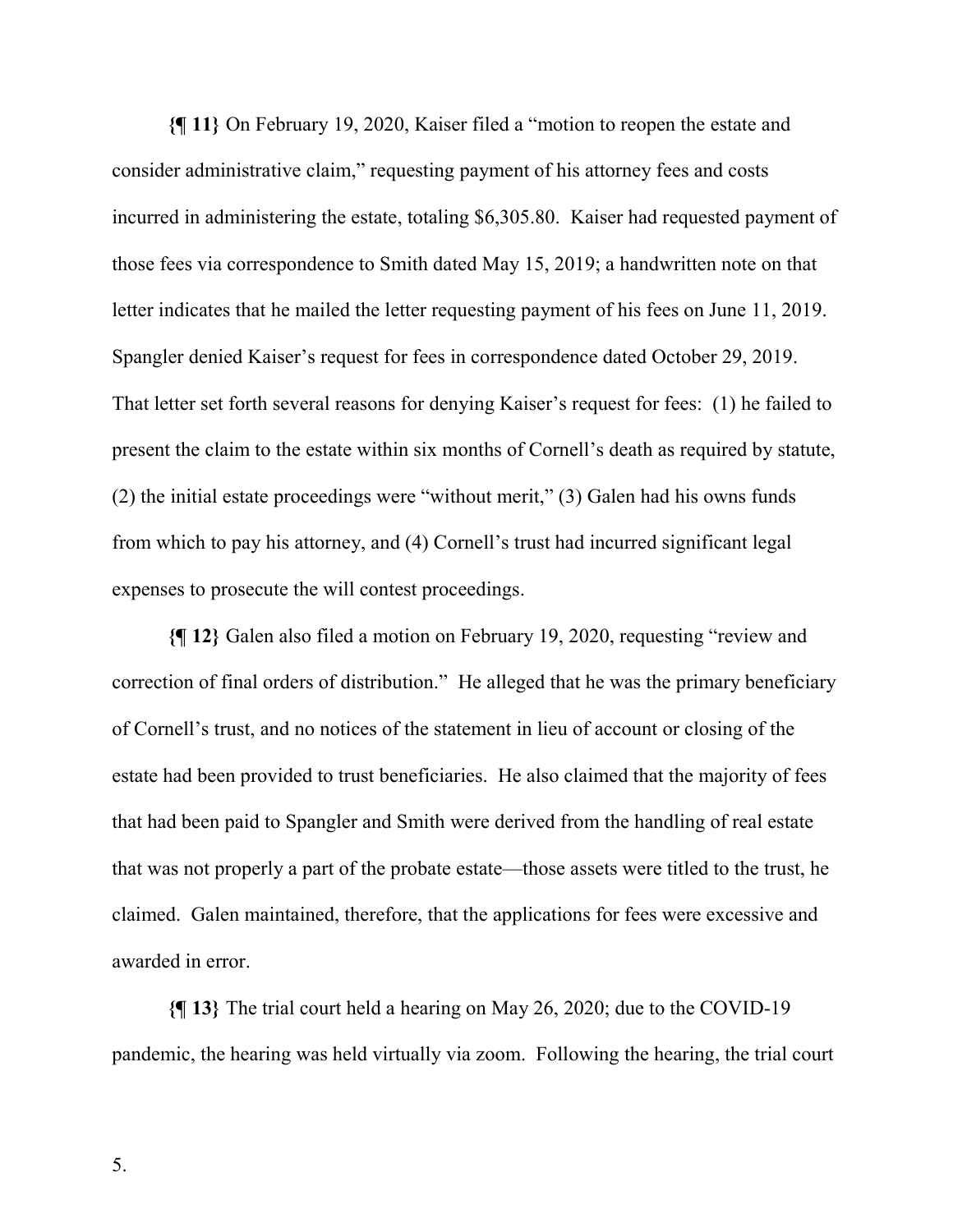denied the motions. Galen moved for findings of fact and conclusions of law with respect to the court's decision denying "the Petition to Reopen Case." The court issued findings and conclusions in a decision and judgment journalized on June 9, 2020. Those findings and conclusions set forth its rationale for denying *Kaiser's* motion: that the claim for fees was not made within six months of Cornell's death, as required by R.C. 2117.06(B), or within two months of having been rejected by the fiduciary of the estate, as required by R.C. 2117.12. The findings of fact and conclusions of law did not explain the court's rationale for denying *Galen's* motion, however, it specifically denied the motion.

**{¶ 14}** Galen appealed the trial court judgment. He assigns the following errors for our review:

I. THE LOWER COURT ERRORED [sic] IN NOT ADMITTING PLAINTIFF/APPELLANT [sic] EXHIBITS FOR CONSIDERATION[.]

II. THE LOWER COURT ERRORED [sic] IN NOT REOPENING THE CASE TO REVIEW THE FEE AWARD[.]

III. THE LOWER COURT ERRORED [sic] IN REFUSING TO REOPEN THE CASE IN ORDER TO CONSIDER THE CLAIM FOR ATTORNEY'S FEES[.]

IV. THE LOWER COURT ERRORED [sic] IN NOT ISSUING FINDINGS OF FACT AND CONCLUSIONS OF LAW[.]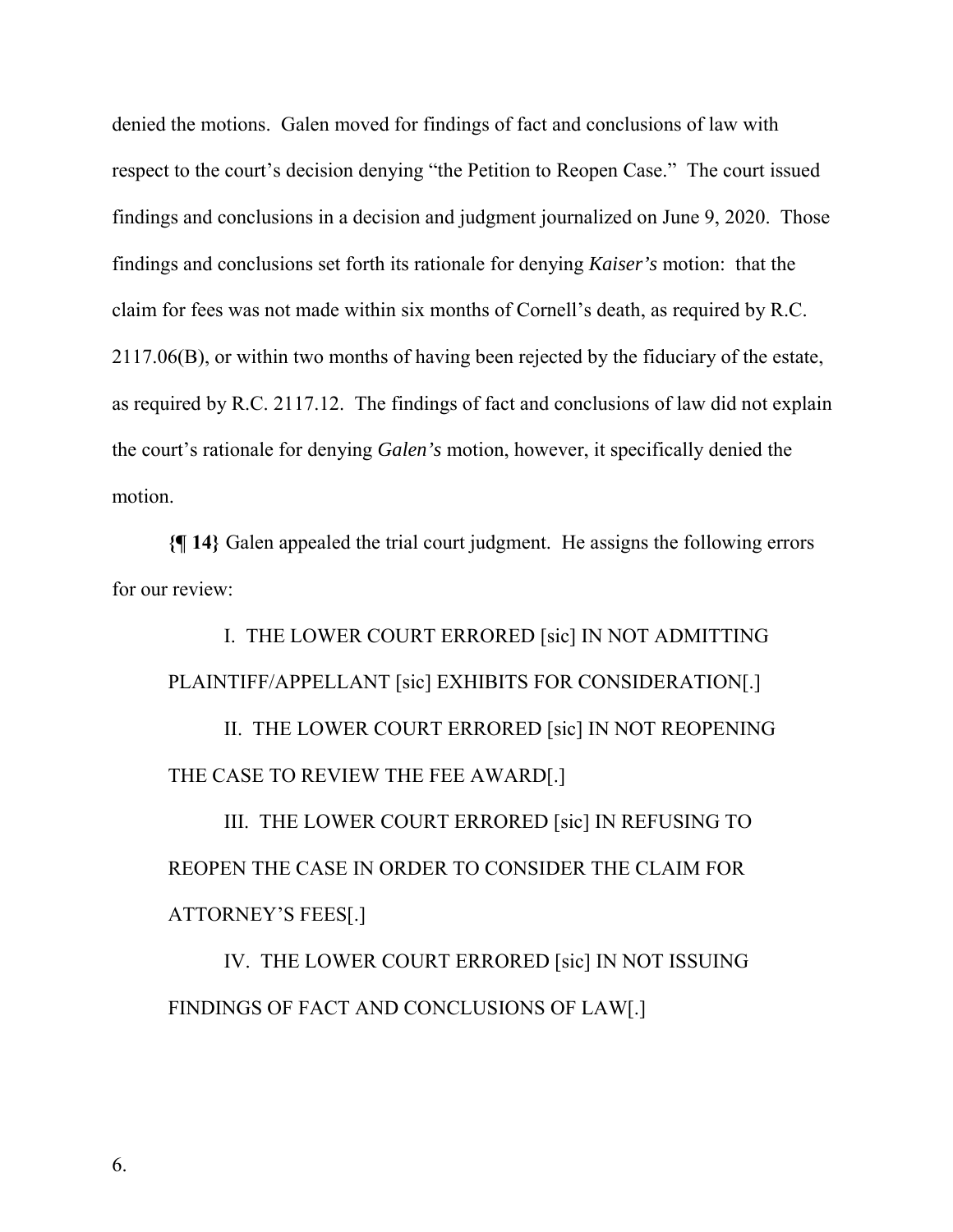#### **II. Law and Analysis**

**{¶ 15}** Galen's first assignment of error challenges the manner in which the zoom hearing was conducted, which, he argues, led the trial court to disregard his exhibits. His second assignment of error challenges the court's denial of his motion for review and correction of final orders of distribution. His third assignment of error challenges the trial court's denial of Kaiser's motion to reopen the estate and consider his attorney-fee claim. And his fourth assignment of error challenges the scope of the court's findings of fact and conclusions of law. We address his assignments out of order.

### **A. The Denial of Kaiser's Motion**

**{¶ 16}** In his third assignment of error, Galen argues that the trial court erred in denying Kaiser's motion to reopen the appeal and consider his administrative claim for attorney fees. He argues that Kaiser handled the administration of the estate up through the filing of a complete inventory, he maintained separate records of the work performed on behalf of the estate versus the work he performed in connection with the will contest, and he had been assured that his fees would be paid by the estate. Despite being aware of the existence of his claim for fees, Spangler and Smith failed to address the claim, then closed the estate without properly notifying the beneficiaries. While Galen concedes that he failed to bring an action within two months of Kaiser's claim being rejected, he insists that he could not have submitted his claim within six months of Cornell's death. He also points out that Kaiser submitted his claim while the estate remained open, yet his claim was not rejected until after the estate was closed; Galen contends that at the point the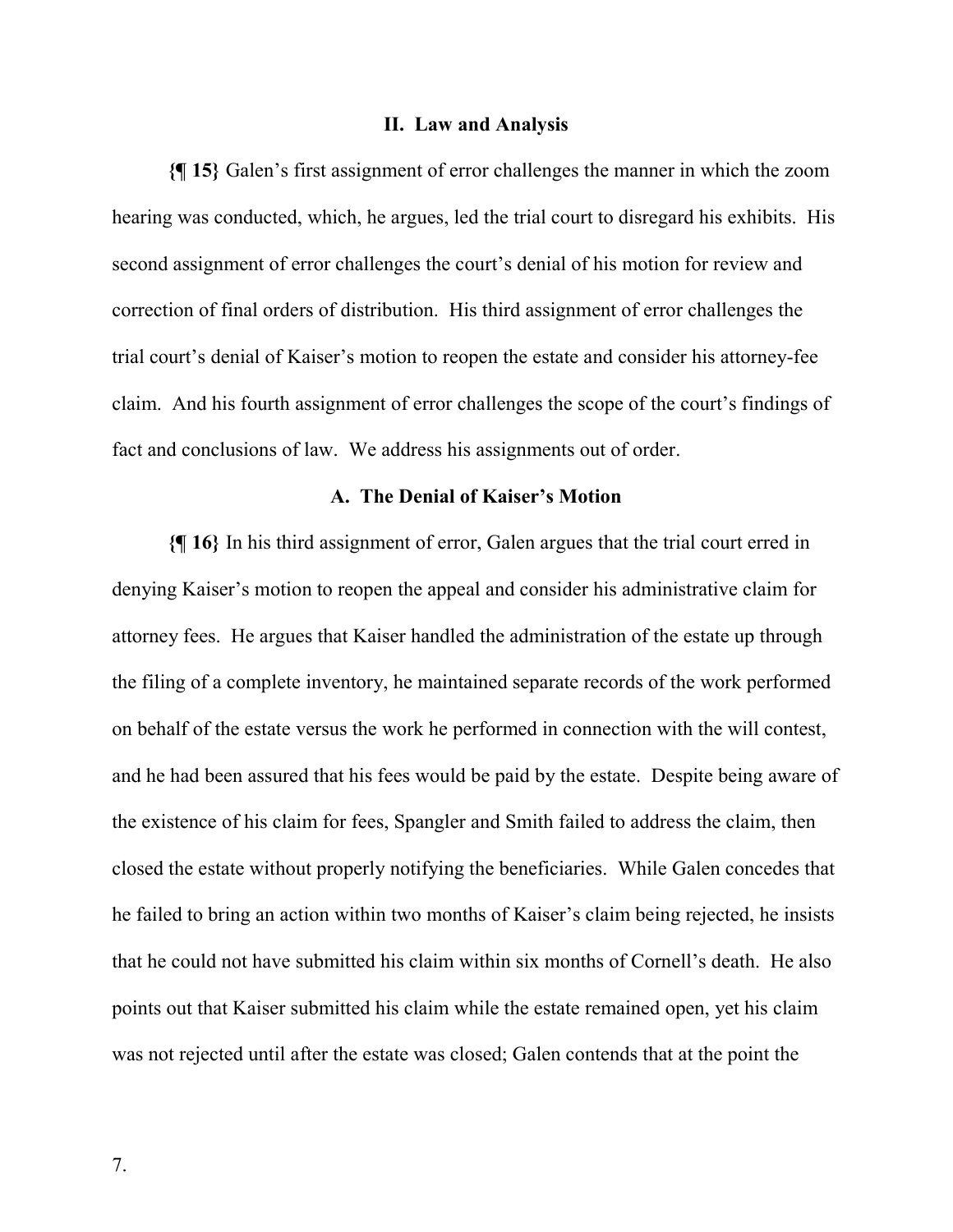claim was rejected, neither Spangler nor Smith had any power to reject the claim, thus the two-month deadline is inapplicable.

**{¶ 17}** Before addressing the substance of Galen's arguments, we briefly address the fact that Galen—not Kaiser—appealed the trial court's denial of Kaiser's motion to reopen the estate. It could be argued that Galen lacks standing to challenge the court's judgment.

**{¶ 18}** Whether a party has standing depends upon whether he or she has a "personal stake in the outcome of the controversy." *In re Estate of York*, 133 Ohio App.3d 234, 241, 727 N.E.2d 607 (12th Dist.1999), quoting *Middletown v. Ferguson*, 25 Ohio St.3d 71, 75, 495 N.E.2d 380 (1986). In *Estate of Sardi v. Barlow*, 9th Dist. Lorain No. 4345, 1988 WL 134250, \*5 (Dec. 14, 1988), the court recognized that "[t]he probate court's denial of [an intestate heir's attorneys'] application for fees was in effect, a denial of a claim against the estate and affected the right of the intestate heir who was represented by the [attorneys] as well as the attorneys themselves."

**{¶ 19}** While Galen is not a beneficiary of Cornell's will, he is a beneficiary of Cornell's trust, and the assets of the estate passed to the trust. The court in *Ollick v. Rice*, 16 Ohio App.3d 448, 454-55, 476 N.E.2d 1062 (8th Dist.1984) acknowledged that where the majority of an estate's assets are bequeathed to a trust, the beneficiary of that trust has "a very real interest" in the administration of the estate, such that he or she has standing to except to or move to vacate estate accounts. *See also In re Estate of Boll*, 126 Ohio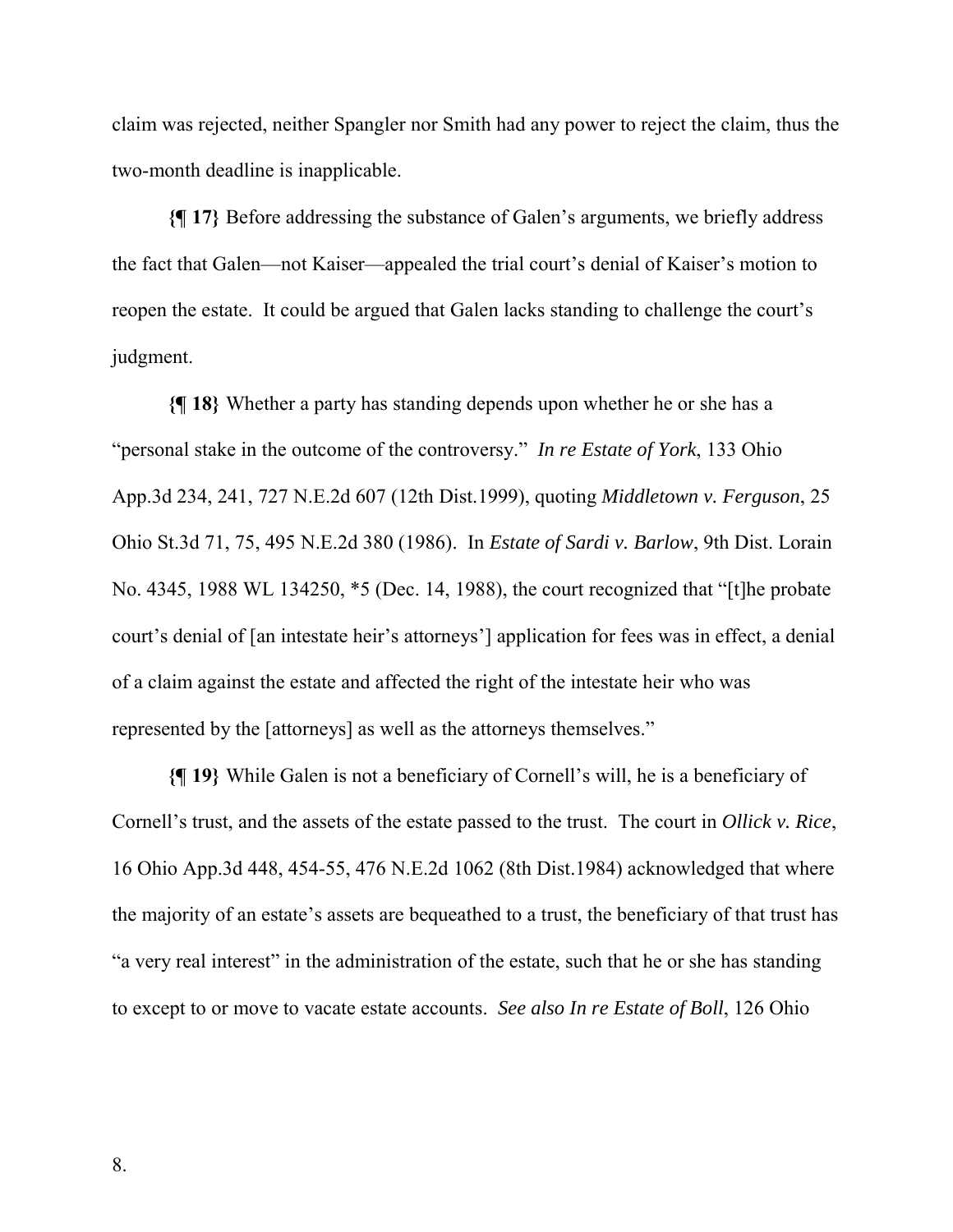App.3d 507, 510, 710 N.E.2d 1139 (4th Dist.1998) (finding that trust beneficiary had a "direct, pecuniary interest" in the estate).

**{¶ 20}** Under these cases, we believe that Galen has standing to challenge the court's judgment for two reasons: (1) as alluded to in Spangler's letter denying Kaiser's request for fees, Galen will become responsible for the payment of Kaiser's attorney fees given the court's denial of Kaiser's motion; and (2) Galen, as the beneficiary of Cornell's trust, has an interest in the court's judgment concerning fees that are deemed payable—or not payable—from the estate. We find, therefore, that he has standing.

**{¶ 21}** Turning to the merits of Galen's assignment of error, R.C. 2117.06(B) requires that "all claims shall be presented within six months after the death of the decedent." We agree with Galen, however, that Kaiser's attorney fees were incurred in the administration of the estate and could not have been submitted within six months of Cornell's death. To the contrary, under Local Rule 71.1(B) of Williams County's Probate Division, attorney's fees shall not be paid more than two weeks before the filing of the fiduciary's final account or certificate of termination. The six-month deadline provided in R.C. 2117.06(B) was not a valid basis for rejecting Kaiser's claim for fees.

**{¶ 22}** As for the two-month deadline cited by the court, R.C. 2117.12 provides that when a claim against an estate has been rejected, "the claimant must commence an action on the claim \* \* \* within two months after the rejection \* \* \*." As provided in R.C. 2117.06(A)(1)(a), Kaiser mailed to Smith a written request for payment of his fees on June 11, 2019, while the probate action remained pending. Under R.C. 2117.06(D),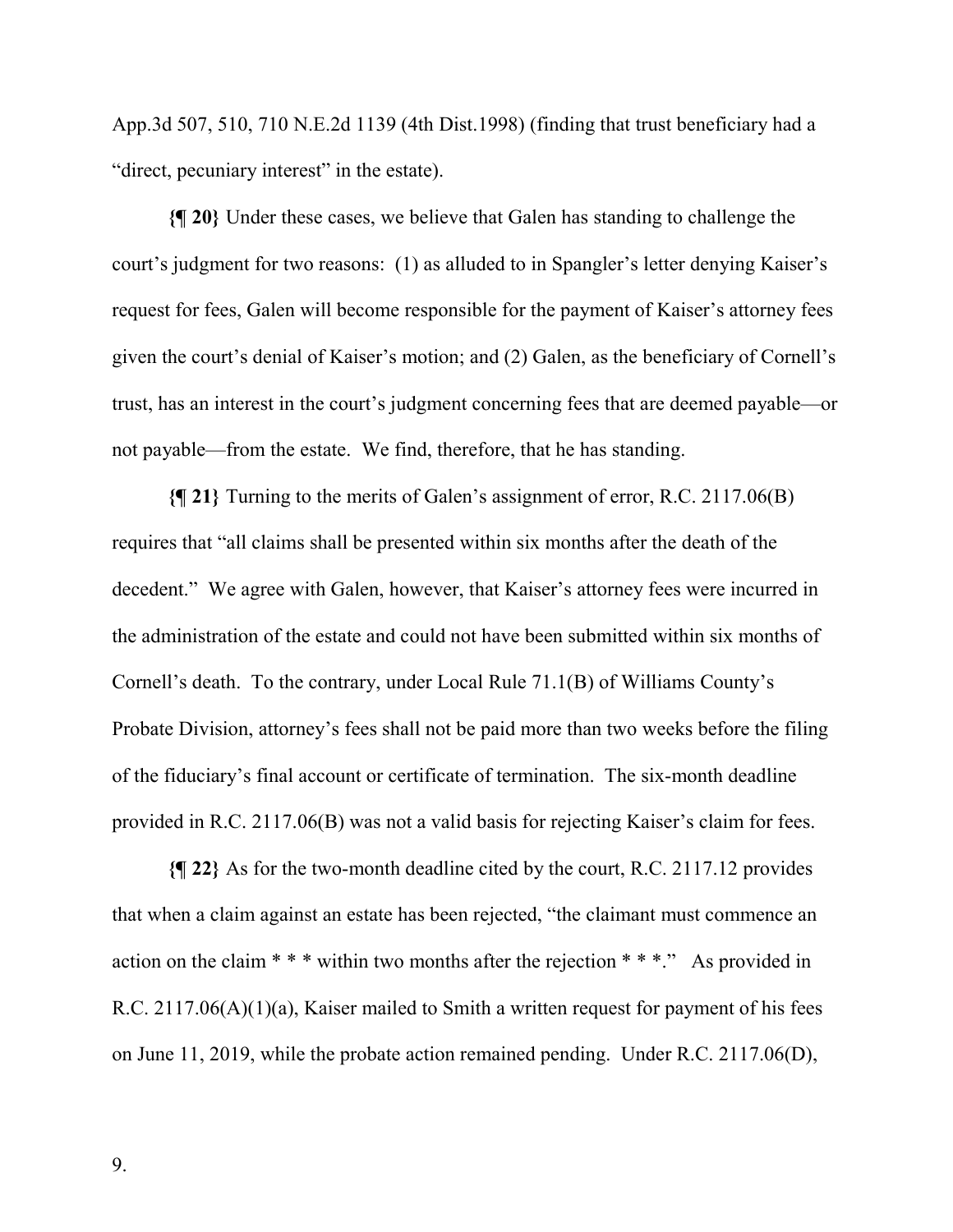Smith was required to allow or reject the claim within 30 days, and was required to do so in writing. R.C. 2117.11. Instead of promptly allowing or rejecting the claim, Smith waited to reject the claim until a week after closing the estate. He purported to do so via a letter from Spangler dated October 29, 2019. Kaiser did not file the motion to reopen the estate and consider the claim until February 19, 2020—almost four months after the claim was rejected.

**{¶ 23}** Galen argues that because the estate was already closed, Smith was no longer authorized to act on behalf of the estate at the point he rejected the claim, therefore, the limitation period set forth in R.C. 2117.12 is inapplicable. Indeed, Smith resigned his duties effective October 22, 2019, and the court discharged him from the estate. The question then becomes whether the October 29, 2019 rejection was effective given that Smith was no longer authorized to act on behalf of the estate. If the rejection was effective, the failure to commence an action on the claim within two months would serve as a bar to the claim for fees.

**{¶ 24}** In *In re Douglass' Estate*, 77 Ohio Law Abs. 89, 90-93, 144 N.E.2d 924 (C.P.1957), a creditor moved to vacate and set aside the order of the court settling the final and distributive account of the Estate of Earl Faulk Douglass, filed approximately five months after the account was settled. In that case, the creditor timely presented its claim to the estate's administrators. The administrators did not outright reject the claim, however, they sought to negotiate a settlement of the claim. The creditor did not respond.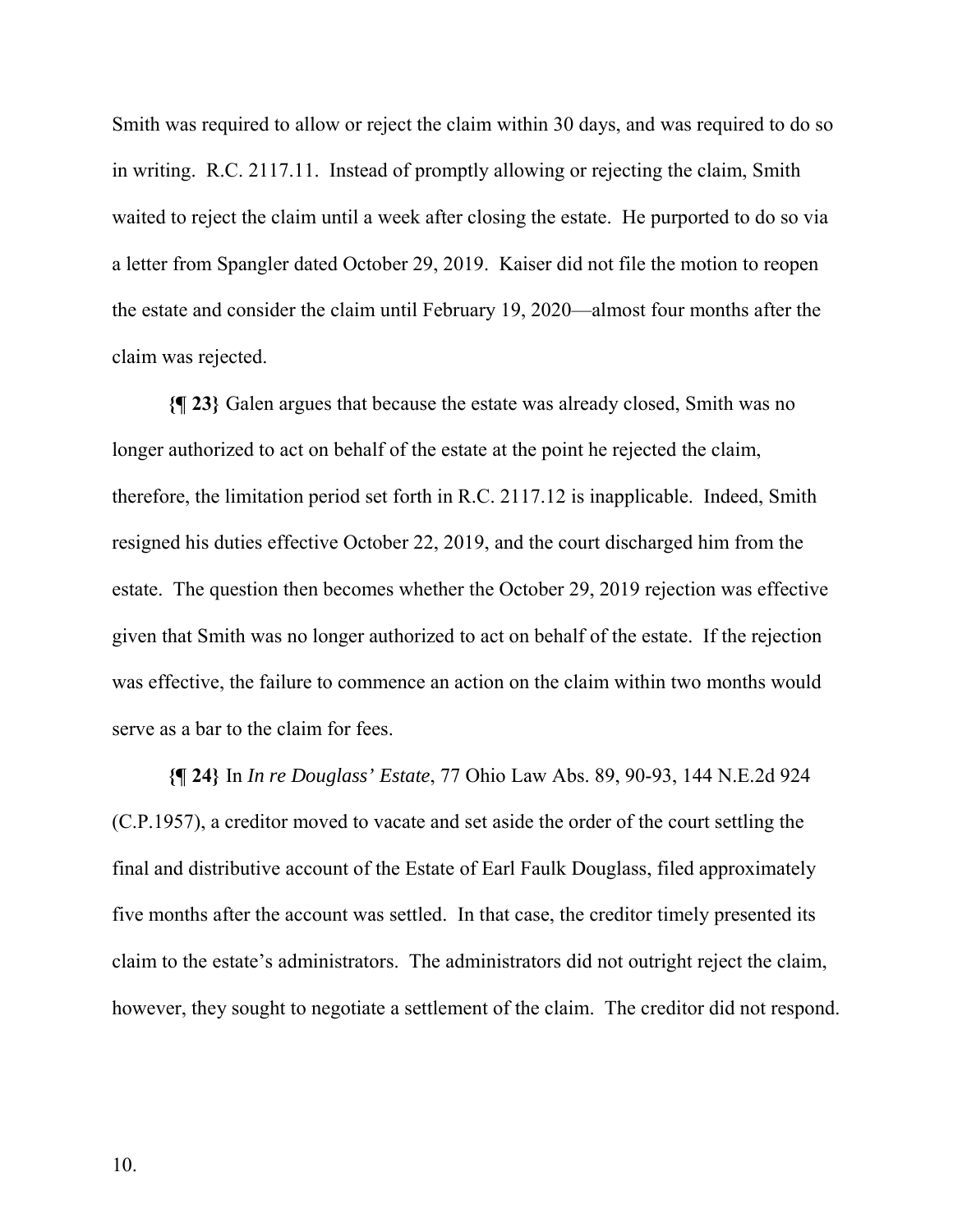**{¶ 25}** The administrators filed a schedule of claims, indicating that the claim had been rejected. They filed their final and distributive account, which was settled approximately two months later, and they were discharged from their fiduciary obligations. Upon learning of the settling of the account, the creditor moved to set aside the order of the court settling the final and distributive account, claiming that it never received any notice that its claim was rejected as required by statute. The creditor further argued that until it was notified of a rejection, it was not in a position to bring suit on the claim as provided in R.C. 2117.12. The creditor insisted that unless the settlement of the accounting was vacated and the administrators reinstated, there was no one authorized to accept or reject its claim and no one to sue if the claim was rejected.

**{¶ 26}** The court concluded that the administrators had not plainly and unequivocally rejected the claim. And "[t]he claim not having been rejected, the statute of limitations set forth in Section 2117.12 for bringing suit on the claim has not as yet started to run." *Id.* at 92. The court, therefore, concluded that the administrators had to be reinstated to complete their work. The court granted the creditor's motion.

**{¶ 27}** There are significant differences between the facts of the present case and those in *In re Douglass' Estate*, but we believe the principle is the same: (1) the estate should not have been closed before either allowing or rejecting the claim for Kaiser's attorneys fees, and (2) Smith's rejection of the claim came after his authority to act for the estate had ceased. *See also In re Estate of Jarriett v. Parkview Fed. Sav. Bank*, 8th Dist. Cuyahoga No. 93289, 2010-Ohio-1434, ¶ 15, 19 (finding that court erred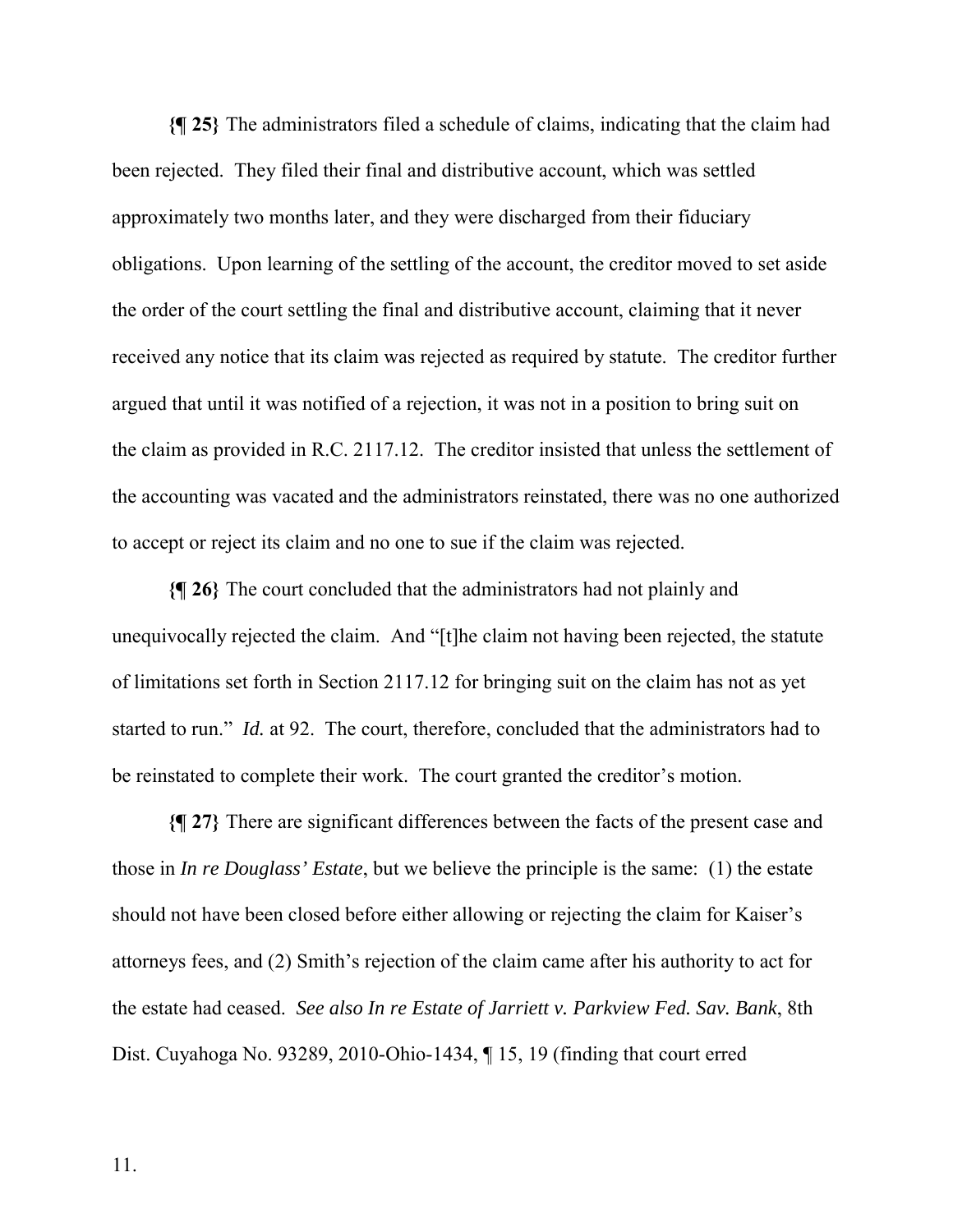by closing administration of estate before claim had been allowed or rejected, despite the fact that creditor did not seek to vacate final account until after expiration of two-month time period).

**{¶ 28}** "The decision whether to grant a motion to reopen an estate is within the discretion of a probate court." *In re Estate of Fields*, 6th Dist. Wood No. WD-15-019, 2016-Ohio-5358, ¶ 19. Because Smith failed to reject the claim before the estate was closed, we find that the two-month deadline for commencing an action did not begin to run. We, therefore, find that the trial court abused its discretion when it refused to reopen the estate to consider the claim for attorneys fees. Accordingly, the estate must be reopened and a fiduciary reappointed so that the merits of the claim may properly be considered, and, if rejected, action may be taken to appropriately challenge such rejection.

**{¶ 29}** We find Galen's third assignment of error well-taken.

## **B. Review of the Fee Awards**

**{¶ 30}** In his second assignment of error, Galen argues that the trial court erred in refusing to reopen the estate to review the fee awards. In support of this assignment, Galen maintains that (1) the court improperly held a limited non-evidentiary hearing which prevented him from being able to present evidence to meet the burden set by the court; (2) there was ample evidence in the pleadings and oral argument to require the court to reopen the case and review the calculation of fees; (3) there was evidence of excessive fees sufficient to justify reopening the case for review; (4) notice of the hearing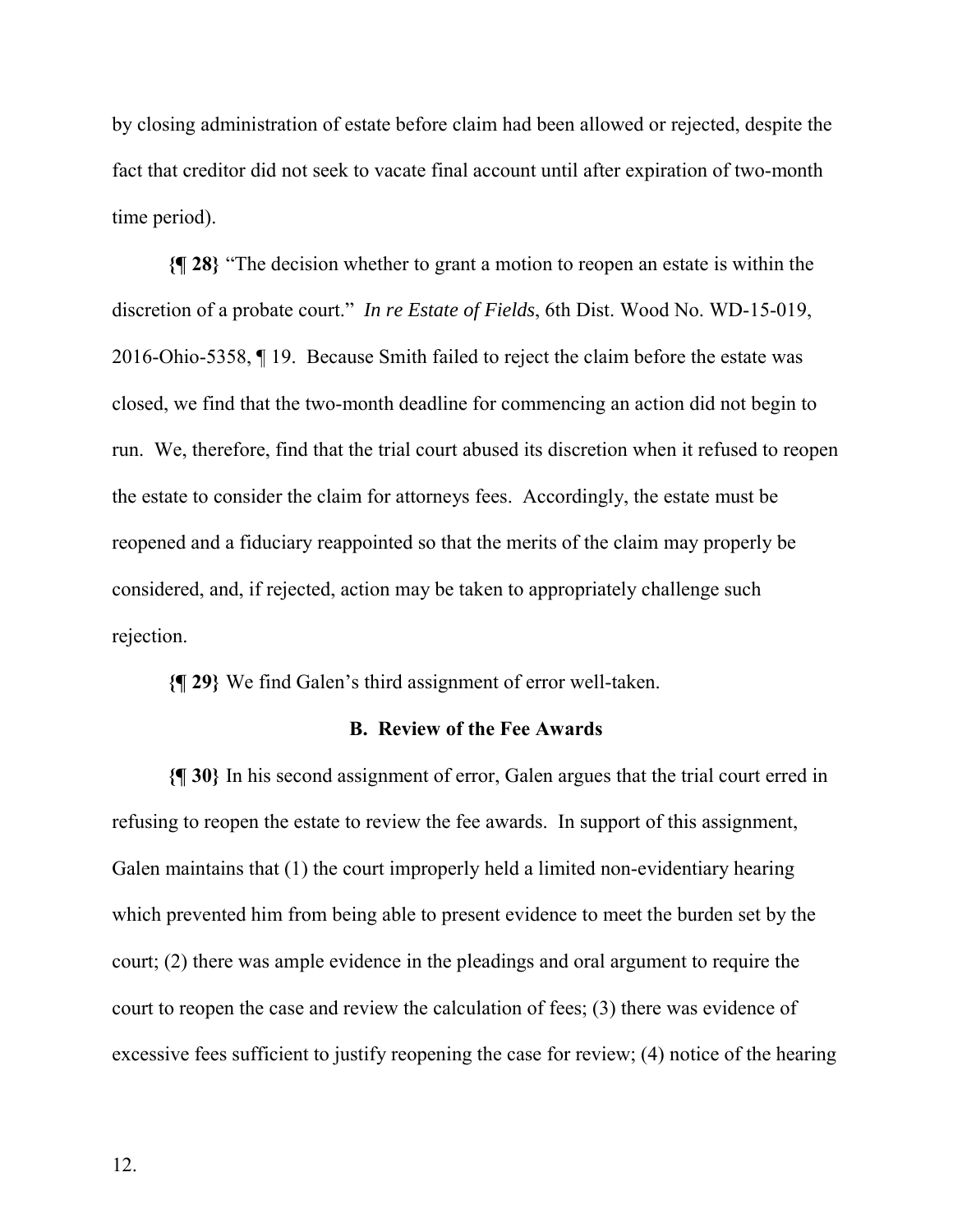on inventory was not properly given to next of kin in violation of Local Rule 61.2(B); and (5) the beneficiaries of the trust timely moved to reopen the estate and had no other recourse.

**{¶ 31}** In administering an estate, "[w]ithin three months after the date of the executor's or administrator's appointment \*\*\*, the executor or administrator shall file with the court an inventory of the decedent's interest in real property located in this state and of the tangible and intangible personal property of the decedent that is to be administered and that has come to the executor's or administrator's possession or knowledge." R.C. 2115.02. "Upon the filing of the inventory required by section 2115.02 of the Revised Code, the probate court shall set a day, not later than one month after the day the inventory was filed, for a hearing on the inventory." R.C. 2115.16. Williams County Local Probate Rule 31.2(B) requires the executor to serve notice of the hearing on inventory upon the decedent's next of kin.

**{¶ 32}** Here, Smith filed an inventory on August 7, 2019. He procured waivers of the hearing on inventory from the co-trustees of Cornell's trust. He did not procure a waiver or serve notice of hearing on inventory upon Cornell's next of kin. Notably, this is the first document filed with the court in which the non-probate real estate is listed among Cornell's assets. The inclusion of this real estate greatly increased the executor and attorney fees, which were calculated as a percentage of the estate's assets.

**{¶ 33}** Furthermore, under R.C. 2109.31(B)(1), "[e]very administrator and executor, within six months after appointment, shall render a final and distributive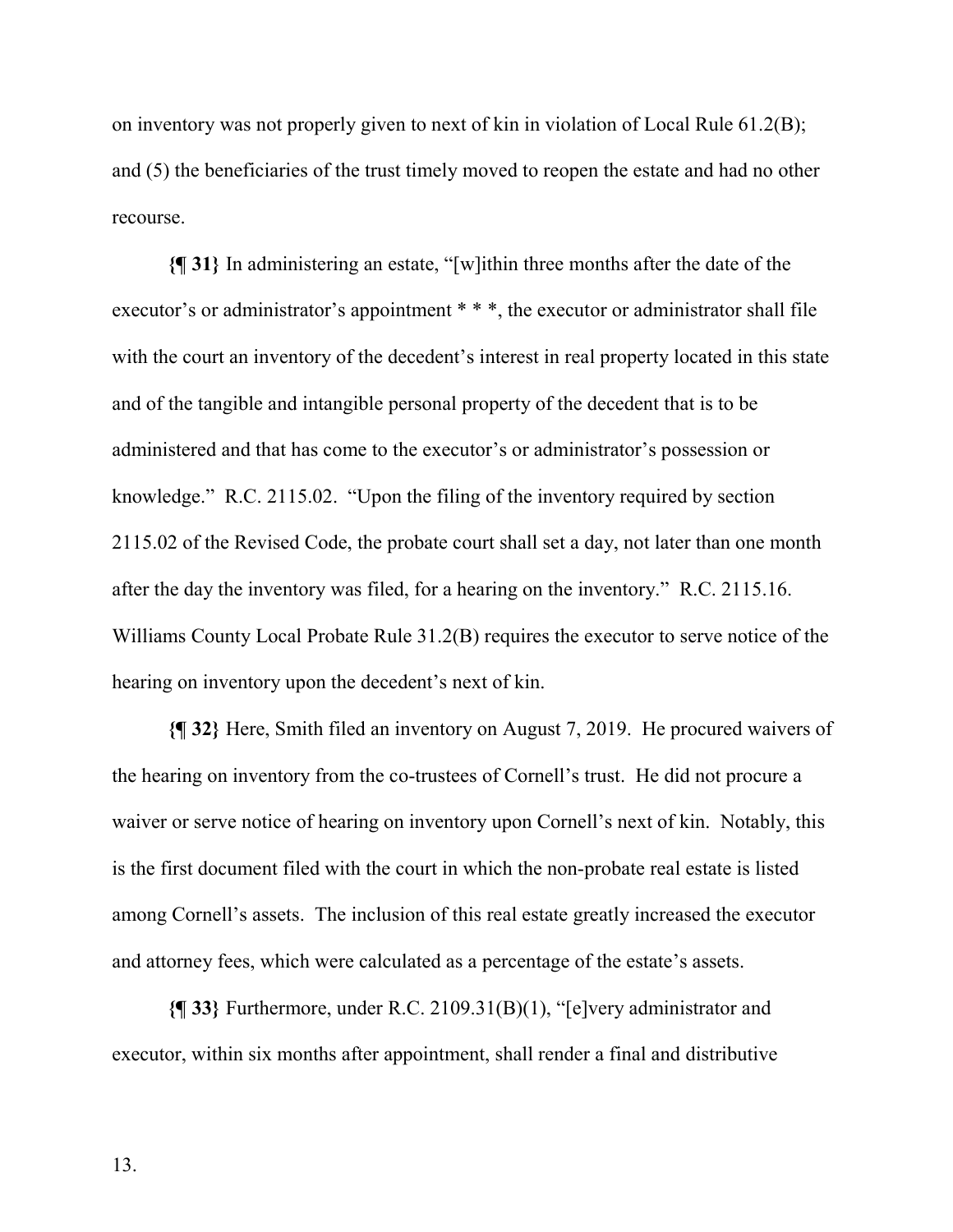account of the administrator's or executor's administration of the estate." R.C. 2109.32 provides that a fiduciary's account required under R.C. 2901.301 "shall be set for hearing before the probate court," and that hearing "shall be set *not earlier than thirty days after the filing of the account*." (Emphasis added.) A copy of the account must be provided to beneficiaries of the estate, and the administrator *may* serve notice of the hearing upon the fiduciary's account "upon any person who is interested in the estate or trust, including creditors as the court may direct." R.C. 2109.32(B)(1) and 2109.33. Where, as here, a testate estate is at issue, Local Rule 64.1(G)(2)(b) specifies that a notice of hearing on the final account be served on residuary beneficiaries.

**{¶ 34}** Galen, as a beneficiary of Cornell's trust, was an "interested party," *see Ollick*, 16 Ohio App.3d at 454-55, 476 N.E.2d 1062, however, there is no indication that the court required service on him. We see no error, therefore, in the failure to serve him with a copy of the statement in lieu of the final account or notice of hearing on the account.

**{¶ 35}** Having said this, Smith filed the statement in lieu of final account and applications for attorney and fiduciary fees, which the court accepted, signed, approved, and journalized *all on the same day*, rather than setting it for hearing at least 30 days later. While Galen may not have been among the class of persons entitled to notice of the filing of an account or notice of hearing, he may otherwise have become aware—perhaps through the co-trustees, the fiduciaries of the trust of which he was a beneficiary—that the estate was being finalized, and he would have had an opportunity at that time to raise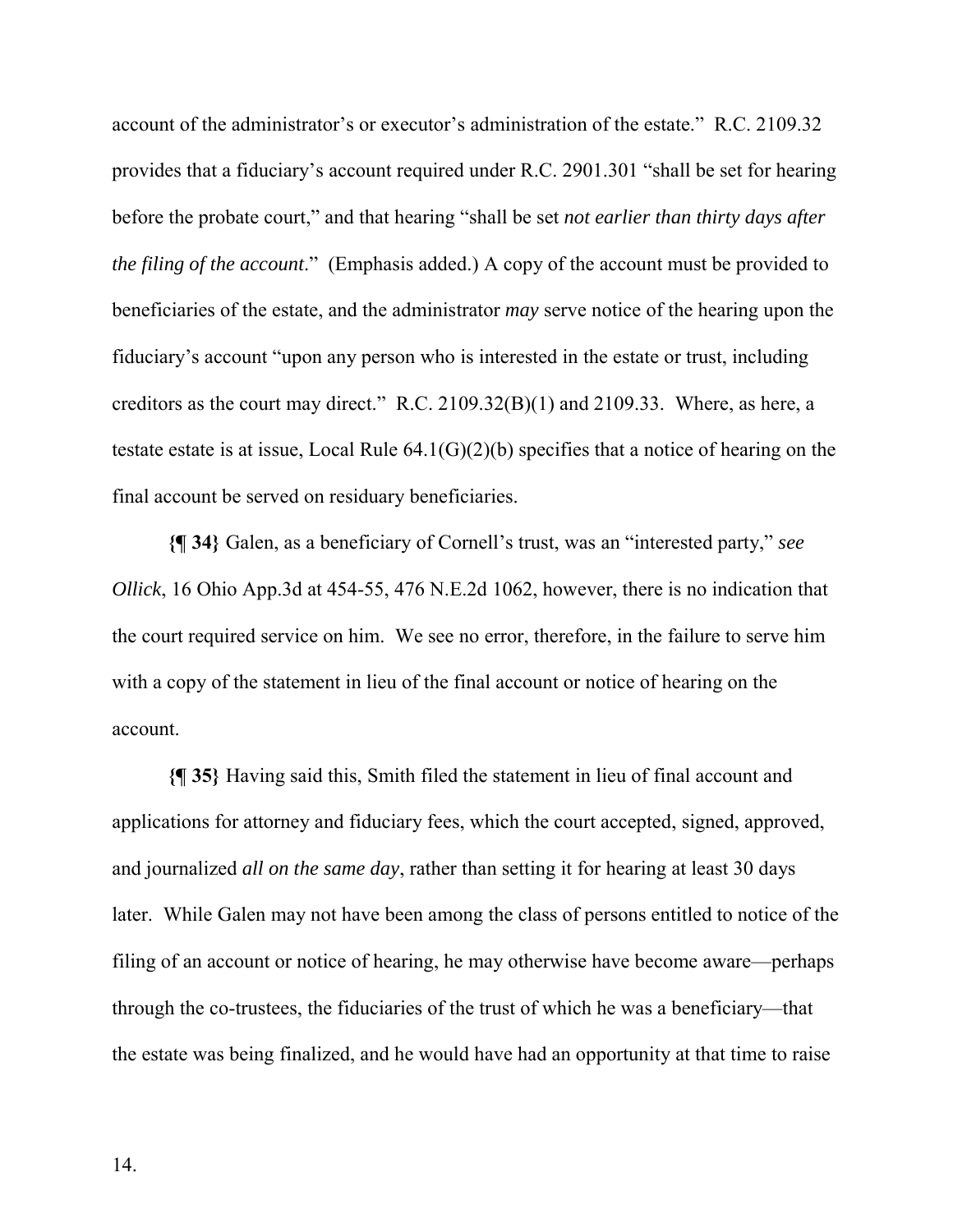the issues he ultimately raised in his motion to reopen. Closing the estate immediately deprived him of the opportunity to timely raise those challenges.

**{¶ 36}** Accordingly, we find that the trial court abused its discretion when it refused to consider the merits of Galen's objections to the fees granted to Smith and Spangler. The estate must be reopened and a fiduciary reappointed so that the merits of the claim may properly be considered.

**{¶ 37}** We find Galen's second assignment of error well-taken.

# **C. The Limited Evidentiary Hearing and Findings of Fact and Conclusions of Law**

**{¶ 38}** Given our disposition of Galen's second and third assignments of error, we deny as moot his first and fourth assignment of error.

### **III. Conclusion**

**{¶ 39}** We conclude that the trial court abused its discretion when it refused to consider the merits of Galen's objections to the fees granted to Smith and Spangler because (1) Smith failed to serve Galen with a copy of the inventory, in violation of Williams County Local Probate Rule 31.2(B); and (2) the trial court approved the statement in lieu of final account on the day it was submitted instead of 30 days after it was filed, as required under R.C. 2109.32. We find Galen's second assignment of error well-taken.

**{¶ 40}** We conclude that the trial court abused its discretion when it refused to consider Kaiser's claim for attorneys fees because (1) the six-month deadline provided in